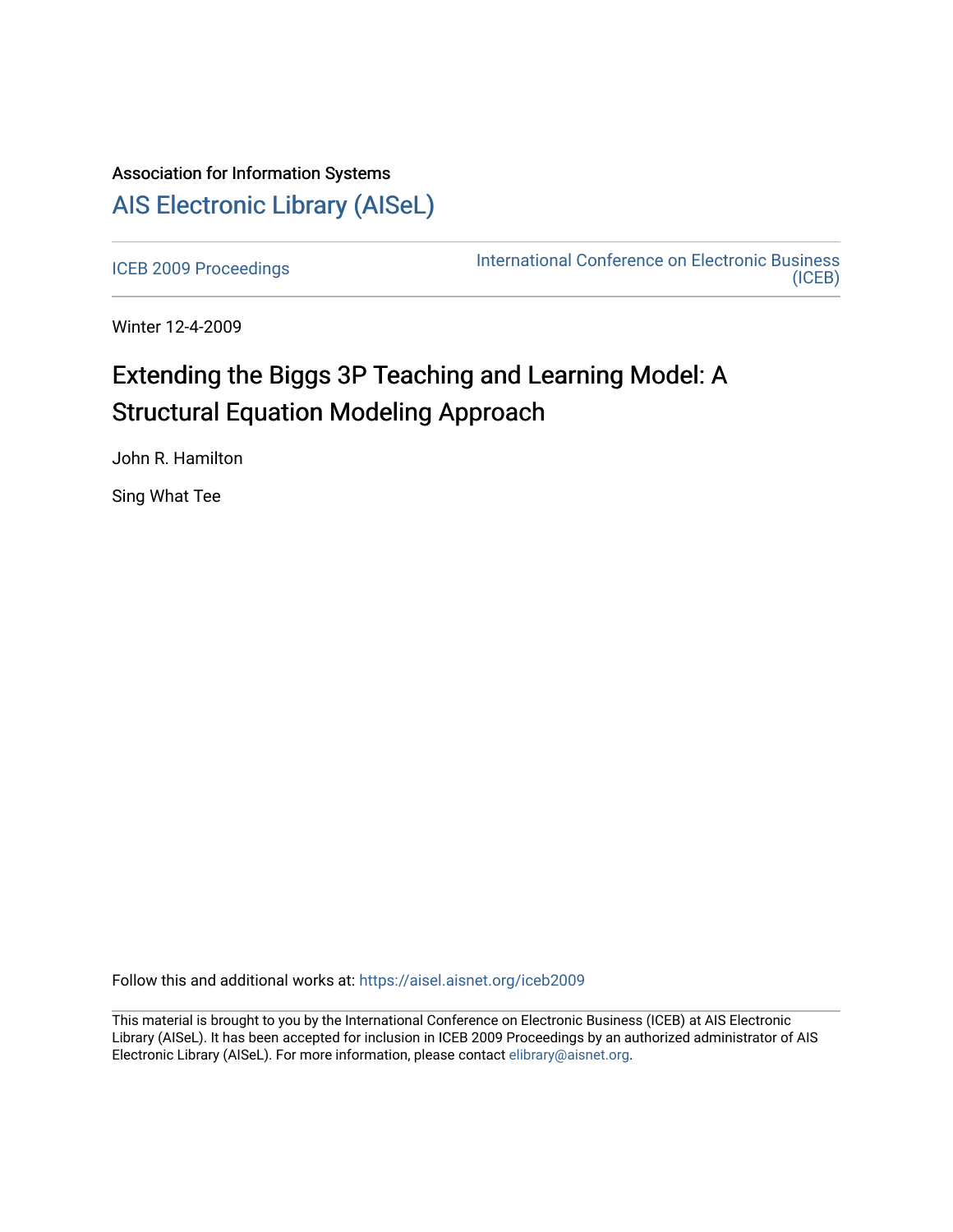## **EXTENDING THE BIGGS 3P TEACHING AND LEARNING MODEL: A STRUCTURAL EQUATION MODELING APPROACH**

John Hamilton<sup>1</sup> and Singwhat Tee<sup>2</sup> School of Business and IT James Cook University, Cairns, Australia <sup>1</sup>John.Hamilton@jcu.edu.au; <sup>2</sup>Singwhat.Tee@jcu.edu.au

## **Abstract**

A structural equation modeling approach is used to build understanding of the Biggs 3P model of teaching and learning within the tertiary institution sector. A learning quality dependent construct is used to show the Biggs 3P construct blocks do display significant two way interactions between each and every construct, and so act as an interlinked system.

**Keywords:** Learning modes, tertiary, education, flexible, blended, traditional, student outcomes, student perception

## Introduction

Tertiary institutions typically deploy unique combinations of unique learning offerings and learning activities as engagement tools for their student cohorts, This research builds on the Biggs [9] 3P model of teaching and learning. The three P's are tools Biggs engages to relate : (1) presage as the learning characteristics existing prior to the learning engagement; (2) process as the student learning experiences capture tool, and product as the overall student learning outcomes capture toolkit. The Biggs 3P model is shown as Figure 1. Biggs suggests that learning outcomes that result are complex, and that they operate in interaction with each other. He suggests the general direction of effects may be represented by heavy arrows as shown in Figure 1, and that both student factors and the teaching context jointly drive the system towards a common set of learning outcomes. Biggs also explains that no two classes, or any teacher-student engagements are exactly the same, and Biggs believes the teacher and the individual student engaging in the teaching and learning processes will likely achieve quite different results. Biggs also indicates that each specific institution has impact on the teaching and learning process. Thus, with many complex variable intertwining any change in one area likely shows as an affect in another. Thus the 3P model delivers a teaching and learning system.

Biggs 3P model shows each pathway between construct blocks as bi-directional teaching and learning pathways, with bold arrows representing key directional resultants that ultimately influence student learning outcomes [9][30][56].

The student factors construct block captures the measures of Boyatzis and Kolb [12], Caladine [15], Allen, Bourhis, Burrell and Mabry [1], Collins and Moonen [19], Duke [28], Biggs [9], Kretovics [44], and Delielioglu and Yildirim [24][25].

The teaching context construct block captures three areas traditional, blended and flexible teaching are captured by works by Chickering, Gamson, and Barsi [16], Moore [52][53], Nikolova and Collins [57], Caladine [15], Beattie and James [6], Miller and Groccia [51], Johnson and Johnson [39][40], Novak [58] , McCarthy and Anderson [49], Navarro and Shoemaker [55], Nunan, George, and McCausland [59], Smith [60], Collins and Moonen [19], Baugher, Varanelli, and Weisbord [5], Biggs [9], Moore and Kearsley [54], Theroux [63], Dabbagh and Bannan-Ritland [22], Gamliel and Davidovitz [31], Hill [36], Delielioglu and Yildirim, [24][25], Bliuc, Goodyear, and Ellis [10] , and Hughes [38], Brew [13], Georgouli, Skalkidis, and Guerreiro [32] ,Hamilton and Tee [35], and Yudko, Hirokawa and Chi .

The learning focused activities construct block captures learning experience related areas, and is built from works by: Wade, Hodgkinson, Smith, and Arfield [64], Miller and Groccia [51], Arbaugh, [4], Dill and Soo, [26], Marks, Sibley, and Arbaugh [48], Davis and Wong [23], Finch [29], Douglas, McClelland, and Davies [27], and Sun, Tsai, Finger, and Chen [61].

The learning outcomes construct block captures both learning skills deployed and learning quality aspects as outlined by: Wade, Hodgkinson, Smith, and Arfield [64], Collis and Moonen [18][19], Smith [60], Chiu, Hsu, Sun, Lin, and Sun [17], Holsapple & Lee-Post [37], Lee [45], Alves and Raposo [2], McFarland and Hamilton [50], Johnson, Hornik, and Salas [41], Lowry, Molloy, and McGlennon [47]; and Sun, Tsai, Finger, and Chen [61].

Based on measures built from the works outlined above, we reconstruct the constructs and relationship blocks from Figure 1 into our four independent construct test approaches of Biggs 3P model. This approach is portrayed as Figure 2.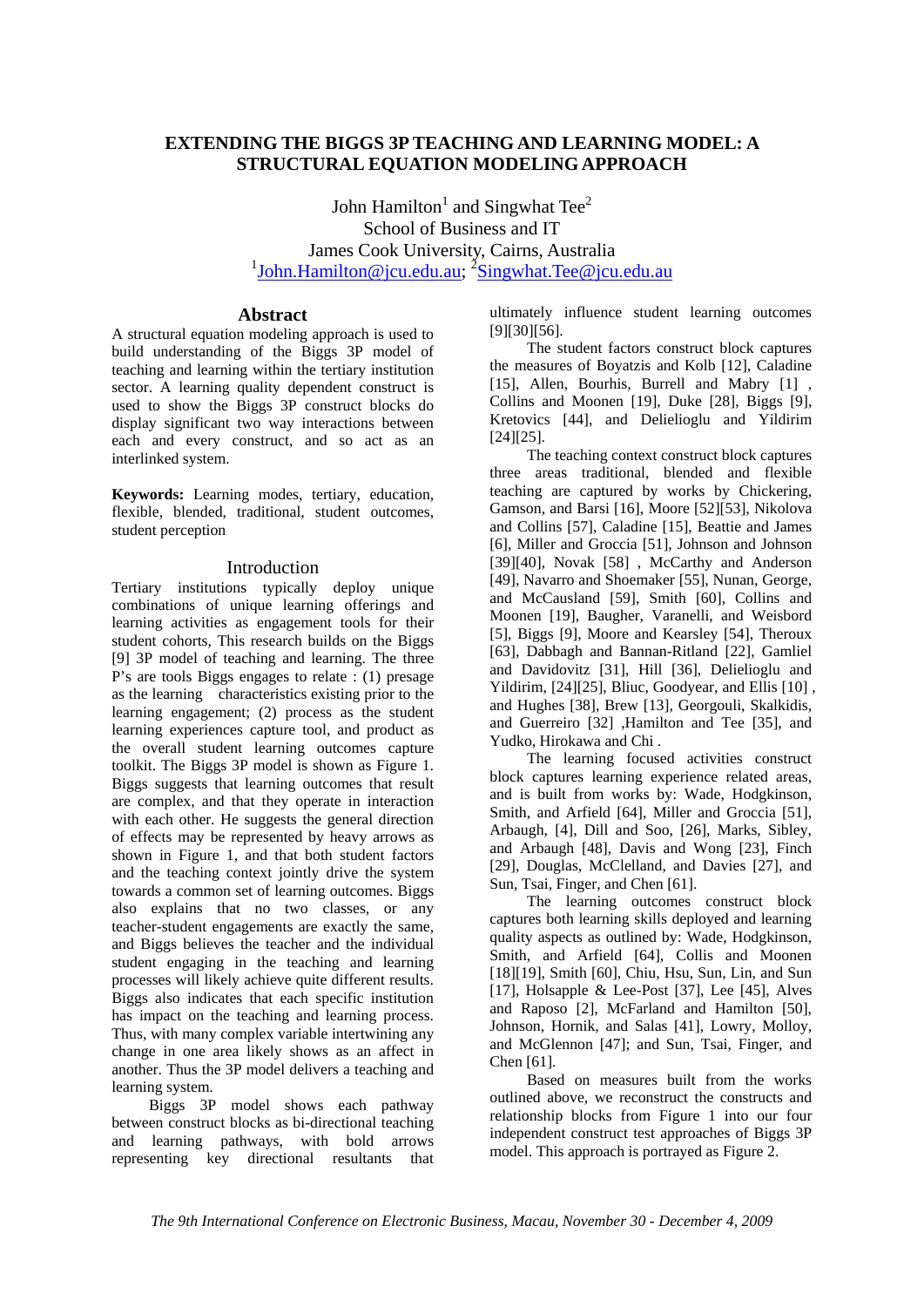

**Figure 1**: Biggs 3P Model, Biggs (2003 p.19)



**Figure 2**: Four independent construct test of Biggs 3P model

In Figure 2 the teaching contexts interact with the student learning processes of student factors, the student learning focused experiences and the student learning outcomes blocks. These four Biggs 3P construct blocks are mapped using structural equation modelling against one additional outcomes construct block (that captures aspects of traditional blended and flexible learning quality). This additional outcomes block is used to test whether the four construct blocks of Biggs 3P do indeed show two-way path interactions. We test this approach using a blended learning mode teaching environment via a multiple campus first year tertiary student study. Here, both a

face-to-face and value adding on-line and/or simulation learning mix is used to suitably engage students. If the Biggs 3P construct blocks show significant covariance, and paths to the outcomes block are all sufficiently strong, and the model fit is suitably strong, then these observed construct blocks may be used to further extended the Biggs 3P model into an initial observed variable set. This has application for studies like Hamilton and Tee's (2008) business 'value enhancement approach to tertiary institution learning modes, graduate attributes and business enhancement', and may then show how overall teaching and learning mode systems can better align with graduate employer desires.

## **Research Study**

The Biggs 3P model was tested using a structural equation modeling approach. First year business undergraduate students in weeks five and six of their first semester at university, across the campuses of a regional Australian university were the subjects of this study. Data capture of three hundred and seventy three students occurred during March 2009. To ensure measurement suitability a seven-point Likert scale was used across all student survey measures except for those concerning demographics. The survey measures tabulated in Appendix 1 were used to build the structural equation model shown in Figure 3. The added learning quality construct driver block was developed under maximum likelihood in AMOS 16, and via a factor reduction processes. This learning quality construct was used as the dependent variable and as the driver to enable the testing of interactions effects between Biggs's 3P teaching and learning constructs.

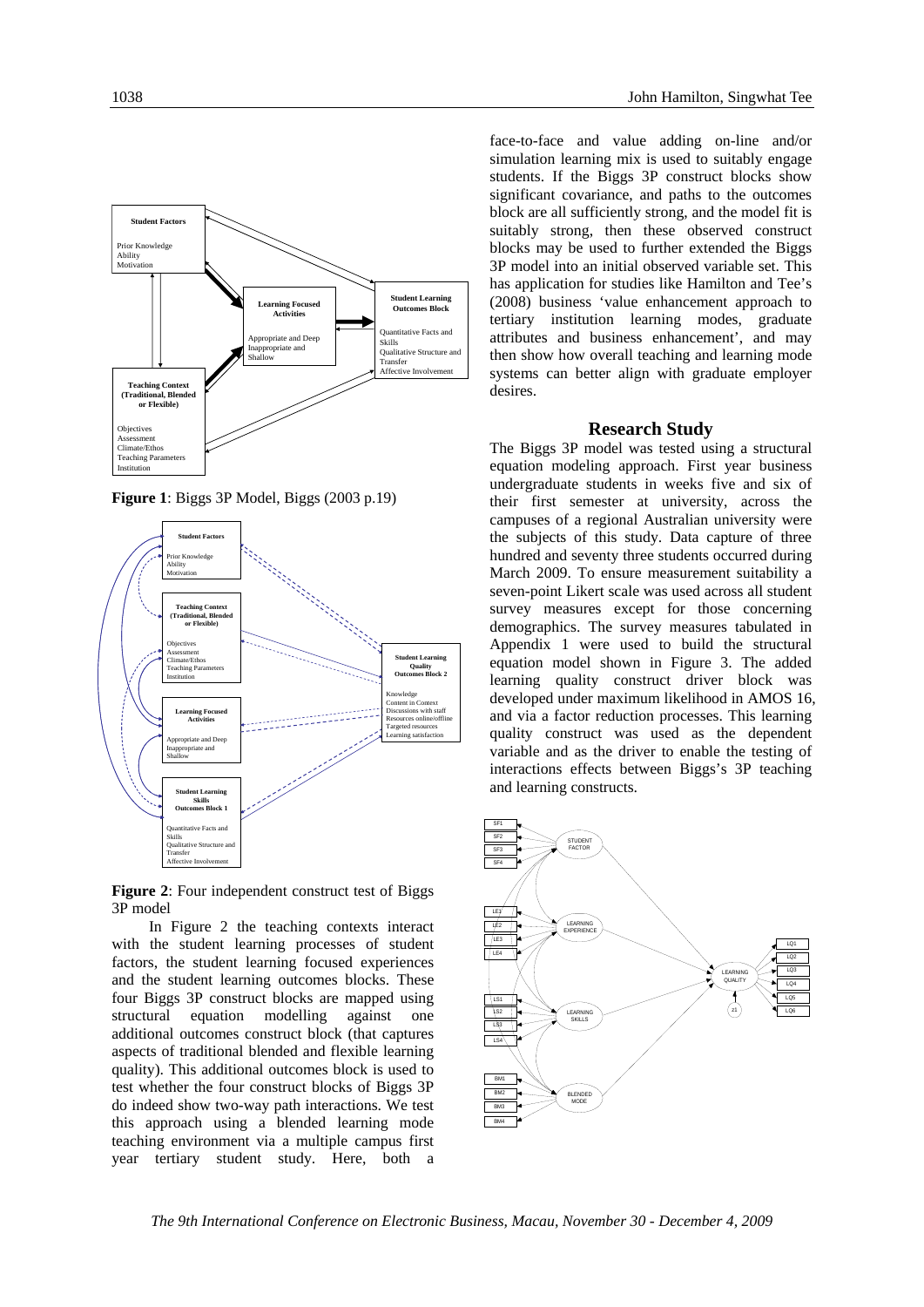**Figure 3**: Four independent construct test of Biggs 3P model

## **Results**

The independent construct test approach of Biggs 3P model when tested under Amos 16 showed some case (or potential construct) items when examined within the theoretical context of each scale necessitated removal during factor reduction – either for substantive or statistical reasons [3] .

Unidimensionality, reliability and convergent and discriminant validity were evaluated for the remaining acceptable construct items. Modification indices above 4, standard residuals were above two, and standard parameter estimates under 0.50 were all removed. The composite reliability for each construct was 0.75 or greater.

Structural equation modeling outputs is displayed in Figure 3 along with a relevant 'goodness-of-fit' data table. The construct validity was excellent across the model, with a chi squared to degrees of freedom ratio around the value 'two'. The RMSEA, RMR, CFI, GFI, AGFI, and TLI values all indicate a sound but not excellent model fit. This is because the output variable learning quality is not capturing the full learning driver block. Satisfaction, value, service and communication construct blocks also need to be included here, but this was beyond the data collection of this study. The GFI minus AGFI ratio remained under 0.06, and supported a degree of fit. The Bollen-Stine p (2000 bootstraps), for the blended teaching mode model remained under but near 0.05, and further validated the model fit [8][46][7][42][14][43][21][11][33]. This pathways model delivers sound quality results, and bootstrapping (2000 bootstraps), supported by near normal ML charts, is used to indicate the avoidance of possible calculation misspecification errors, and to further validate model fit [33].

All paths shown in Tables 1 and 2 are significant at  $p < 0.05$  and all have reasonable loadings. All covariance paths shown in Tables 3 and 4 are significant at  $p < 0.05$ , and all have moderate loadings. Thus, the four construct blocks of Biggs 3P model each display different, but moderately strong interactions, when mapped against the learning quality construct block. This supports Biggs 3P model where significant interactions between the construct blocks are expected. The moderate covariance levels indicate the constructs are different, but do show interaction effects.

| PATHS (REG WTS)         |              |                            | <b>Estimate</b> | S.E. | C.R.  | P    |
|-------------------------|--------------|----------------------------|-----------------|------|-------|------|
| <b>LEARNING QUALITY</b> | $\leftarrow$ | STUDENT FACTOR             | .263            | .074 | 3.540 | ***  |
| <b>LEARNING QUALITY</b> | $\leftarrow$ | <b>LEARNING EXPERIENCE</b> | .498            | .137 | 3.627 | ***  |
| <b>LEARNING QUALITY</b> | $\leftarrow$ | <b>LEARNING SKILLS</b>     | .218            | .082 | 2.645 | .008 |
| <b>LEARNING OUALITY</b> | $\leftarrow$ | <b>BLENDED MODE</b>        | .130            | .055 | 2.385 | .017 |

Table 2: Regression Path Value Between **Constructs** 

|                         |              | PATH LOADINGS (STANDARDIZED REG WTS) | <b>Estimate</b> |
|-------------------------|--------------|--------------------------------------|-----------------|
| <b>LEARNING_QUALITY</b> | $\leftarrow$ | STUDENT FACTOR                       | .292            |
| <b>LEARNING QUALITY</b> | $\leftarrow$ | <b>LEARNING EXPERIENCE</b>           | .469            |
| <b>LEARNING QUALITY</b> | $\leftarrow$ | <b>LEARNING SKILLS</b>               | .193            |
| <b>LEARNING QUALITY</b> | $\leftarrow$ | <b>BLENDED MODE</b>                  | .168            |

#### **Table 3:** Covariance Pathways

| <b>COVARIAN EPATHWAYS</b>  |                                  |      | SE.  | CR.         | $\mathbf{P}$ |
|----------------------------|----------------------------------|------|------|-------------|--------------|
| <b>LEARNING EXPERIENCE</b> | <> IEARNING SKILLS               | 221  | .049 | <b>4503</b> | stolet       |
| <b>BLENDED MCDE</b>        | <> IEARNING SKILLS               | .218 | .048 | 4520        | stolet       |
| <b>SIUDENT FACTOR</b>      | <-> LEARNING SKILLS              | .207 | .043 | 4818        | stolet       |
| <b>BLENDED MCDE</b>        | <-> IEARNING EXPERIENCE          | .313 |      | $062$ 5064  | stolet       |
| <b>STUDENT FACTOR</b>      | <b>IEARNING EXPERIENCE</b><br>⇔  | -306 | .057 | 5390        | stolet       |
| <b>BLENDED MCDE</b>        | $\Leftrightarrow$ STUDENT FACTOR | .286 | .054 | 532         | siplek       |

#### **Table 4:** Biggs Construct Covariance Pathways

| COVARIANCE PATHS (STANDARDIZED CORRELS) | <b>Estimate</b>   |                            |      |
|-----------------------------------------|-------------------|----------------------------|------|
| <b>LEARNING EXPERIENCE</b>              | $\leftrightarrow$ | <b>LEARNING SKILLS</b>     | .624 |
| <b>BLENDED MODE</b>                     | $\leftrightarrow$ | <b>LEARNING SKILLS</b>     | .448 |
| STUDENT FACTOR                          | $\leftrightarrow$ | <b>LEARNING SKILLS</b>     | .495 |
| <b>BLENDED MODE</b>                     | $\leftrightarrow$ | <b>LEARNING EXPERIENCE</b> | .605 |
| STUDENT FACTOR                          | $\leftrightarrow$ | <b>LEARNING EXPERIENCE</b> | .689 |
| <b>BLENDED MODE</b>                     | $\leftrightarrow$ | STUDENT FACTOR             | .469 |

## **Conclusions**

The structural equation modeling approach used shows that the Biggs 3P model of teaching and learning for first year tertiary institution students does display interaction between each of the construct blocks. These two way interactions each of differing path strength as suggested by Biggs, constitute an interlinked system, and these may be used in structural equation modeling studies to further investigate the linkages between tertiary institution learning modes, graduate attributes and business enhancement [35]. To improve this study the outcomes driver set should capture satisfaction, value, service, quality and communication constructs.

#### **References**

- [1] Allen, M., Bourhis, J., Burrell, N., & Mabry, E. "Comparing student satisfaction with distance education to traditional classroom in higher education: A meta-analysis," *American Journal of Distance Education*, 16(2),2002, pp.83-97.
- [2] Alves, H., & Raposo, M. "Conceptual model of student satisfaction in higher education," *Total Quality Management & Business Excellence*, 18(5), 2007, pp.572-588.
- [3] Anderson, J., & Gerbing, D. "Structural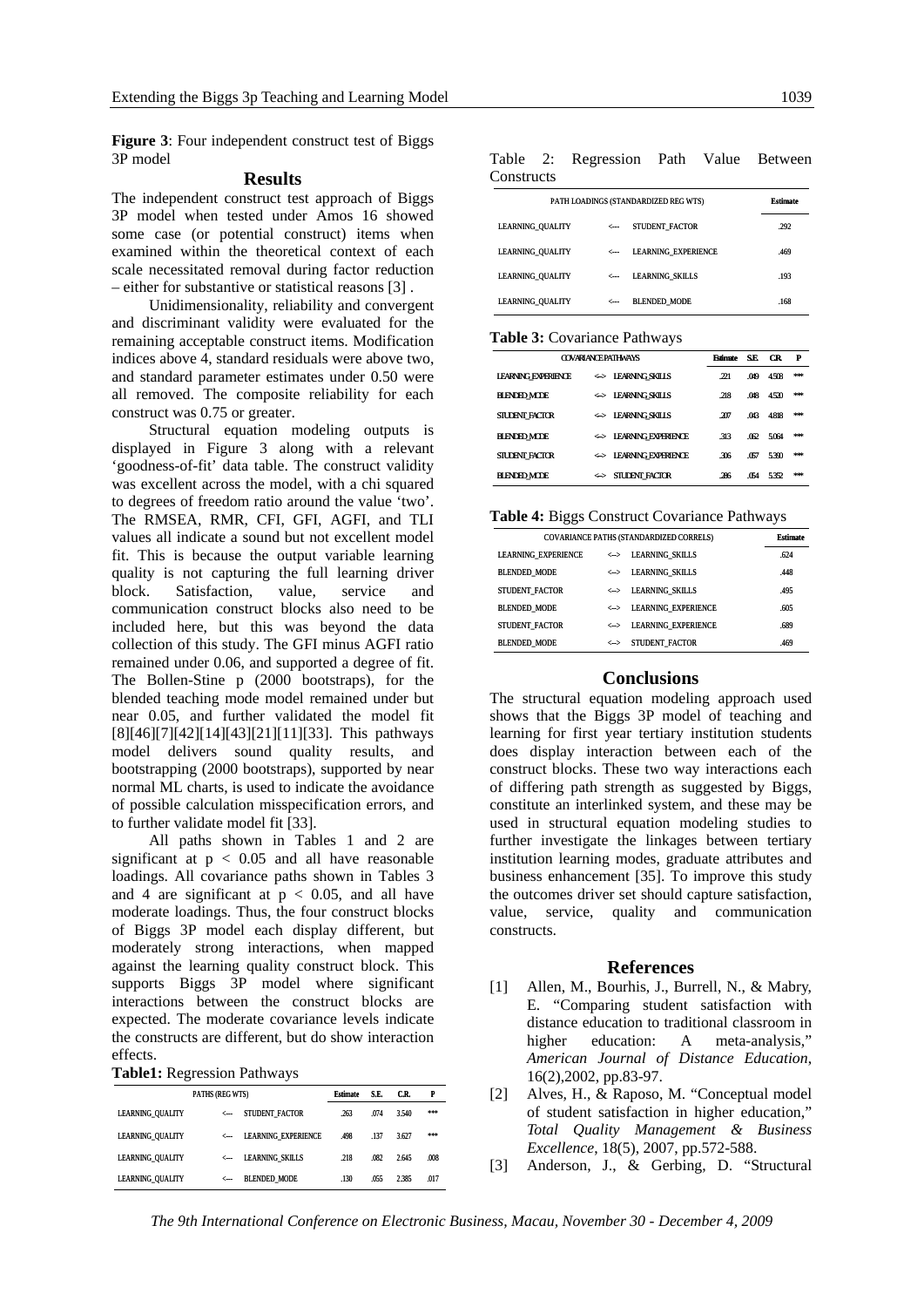equation modeling in practice: A review of the two step approach," *Psychological Bulletin*, 103(3), 1988, pp.411-423.

- [4] Arbaugh, J. "Virtual classroom characteristics and student satisfaction with internet-based MBA courses," *Journal of Management Education*, 24 (1), 2000, pp.32-54.
- [5] Baugher, D., Varanelli, A., & Weisbord, E. "Student hits in an internet-supported course: How can instructors use them and what do they mean?" *Decision Sciences Journal of Innovative Education*, 1(2), 2003, pp.159-179.
- [6] Beattie, K., & James, R. "Flexible coursework delivery to Australian postgraduates: How effective is the teaching and learning," *Higher Education*, 33(2), 1997, pp.177–194.
- [7] Bentler, P. *EQS structural equation program manual*. Encio, CA: Multivariate Software", 995.
- [8] Bergozzi, R., & Yi, Y. "On the evaluation of structural equation models," *Academy of Marketing Science Journal*, 16(1), 1988, pp.74-94.
- [9] Biggs, J. *Teaching for quality learning at university* (2nd ed.). Berkshire, UK: Open University Press, 2003.
- [10] Bliuc, A., Goodyear, P., & Ellis, R. "Research focus and methodological choices in studies into student' experiences of blended learning in higher education," *Internet and Higher Education,* 10(1), 2007, pp.231-244.
- [11] Blunch, N. *Introduction to structural equation modelling using SPSS and AMOS*, London UK: SAGE Pub, 2008.
- [12] Boyatzis, R., & Kolb, D. "From learning style to learning skills: the executive skills profile," *Journal of Management Psychology*, 10(5), 1995, pp.3-17.
- [13] Brew, L. "The Role of Student Feedback in evaluating and revising a blended learning course," *The Internet and Higher Education*, 11(2), 2008, pp.1-31.
- [14] Byrne, B. *Structural Equation Modeling with AMOS*. Mahwah, NJ: Lawrence Erlbaum Associates, 2001.
- [15] Caladine, R. *Teaching for flexible learning: Learning to apply the technology (MOLT*A), GSSE: Monmouthshire, 1999.
- [16] Chickering, A., Gamson, Z., & Barsi, L. *Principles of good practice in undergraduate education.* Milwaukee, WI: American Association of Higher Education, Education Commission of the State and Johnston Foundation, 1987.
- [17] Chiu, C., Hsu, M., Sun., Lin., & Sun, P.

"Usability, quality, value and e-learning continuance decisions," *Computers and Education*, 45(4), 2005, pp.399-416.

- [18] Collis, B., & Moonen, J. *Flexible learning: Its not just about the distance. Flexible Learning in the Digital World,* London, UK: Kogan Page, 2001.
- [19] Collis, B., & Moonen, J. "Flexible learning in a digital world," *Open Learning: The Journal of Open and Distance Learning*, 17(3), 2002, pp.217-230.
- [20] Cunningham, E. *A Practical Guild to Structural Equation Modeling using AMOS*. Melbourne: Streams Statsline, 2008.
- [21] Cunningham, E., Holmes-Smith, P., & Coote, L. *Structural Equation Modeling: From the Fundamentals to Advanced Topics*. Melbourne: Streams Statsline, 2006.
- [22] Dabbagh, N., & Bannan-Ritland, B. *Online learning: Concepts strategies and application*, Upper Saddle River, NJ: Pearson, Merrill, Prentice Hall, 2005.
- [23] Davis, R., & Wong, D. "Conceptualizing and measuring the optimal experience of the eLearning environment," *Decision Sciences Journal of Innovative Education*, 5(1), 2007, pp.97-126.
- [24] Delialioglu, O., & Yildirim, Z. "Student's perceptions on effective dimensions of interactive learning in a blended learning environment," *Education Technology*, 10(2), 2007, pp.133-146.
- [25] Delialioglu, O., & Yildirim, Z. "Design and development of a technology enhanced hybrid instruction based on MOLTA model: Its effectiveness in comparison to traditional instruction," *Computers and Education*, 51(1), 2008, pp.474-483.
- [26] Dill, D., & Soo, M. "Academic quality, league tables, and public policy: A cross-national analysis of university ranking systems," *Higher Education*, 49(4), 2005, pp.495–533.
- [27] Douglas, J., McClelland, R., & Davies, J. "The development of a conceptual model of student satisfaction with their experience in higher education," *Quality Assurance in Education,* 16(1), 2008, pp.19-35.
- [28] Duke, C. "Learning Outcomes: Comparing student perceptions of skill level and importance," *Journal of Marketing Education*, 24(3), 2002, pp.203-217.
- [29] Finch, B. *Operations Now: Supply Chain Profitability and Performance*. New York, NY: McGraw-Hill Irwin, 2008
- [30] Flood, B., & Wilson, R. "An exploration of the learning approaches of prospective professional accountants in Ireland,"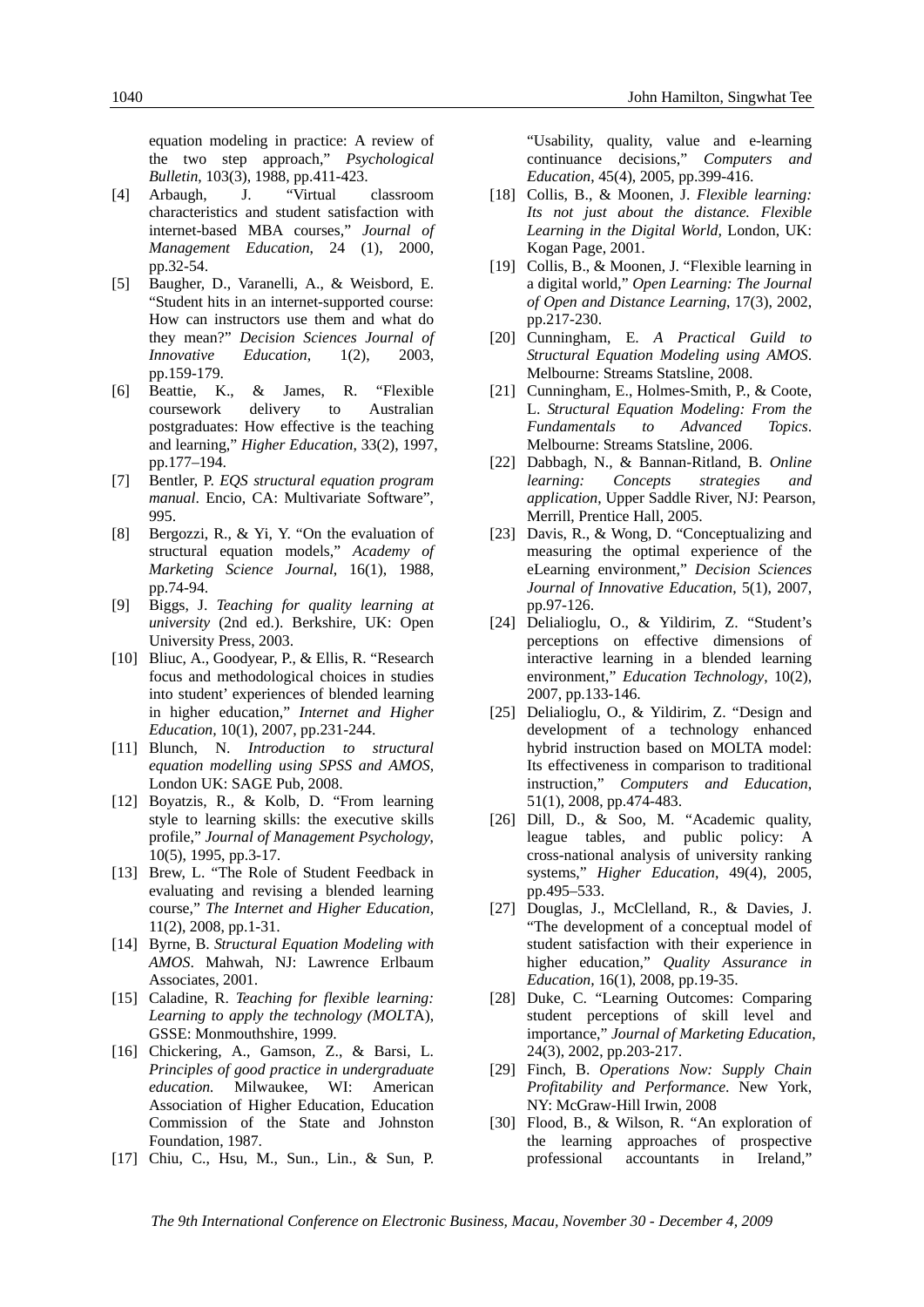*Accounting Forum*, 32(3), 2008, pp.225-239.

- [31] Gamliel, E., & Davidovitz, L. "Online versus traditional teaching evaluation: mode can matter," *Assessment & Evaluation in Higher Education*, 30(6), 2005, pp.581–59.
- [32] Georgouli, K., Skalkidis, I., & Guerreiro, P. "A framework for adopting LMS to introduce e-learning in a traditional course," *Education Technology and Society,* 11(2), 2008, pp.227-240.
- [33] Hair, J., Black, W., Babin, B., & Anderson R. *Multivariate Data Analysis: A Global Perspective*. Upper Saddle River, NJ: Pearson Prentice Hall, 2010.
- [34] Hamilton, J. (2007). *Building and managing modern e-services.* In: Dr. Q. Zhang (ed.), E-Supply Chain Technologies and Management, 3, pp.80-100, Arkansas: Idea Group Inc, 2007.
- [35] Hamilton, J., & Tee, S. "Systems alignment: linking tertiary institution learning modes and graduate attributes to business enhancement," 8th International Conference of Electronic Business. Waikoloa, Hawaii, 29 Sept- 2 Oct, 2008, National Chengchi University, pp.146-154.
- [36] Hill, J. "Flexible learning environments: Leveraging the affordances of flexible delivery and flexible learning," *Innovative Higher Education*, 31(3), 2006, pp.187-197.
- [37] Holsapple, C., & Lee-Post, A. "Defining Assessing and promoting e-learning: and information systems perspective," *Decision Sciences Journal of Innovative Education*, 4(1), 2006, pp.67-85.
- [38] Hughes, G. "Using blended learning to increase learner support and improve retention," *Teaching in Higher Education*, 12(3), 2007, pp. 349-363.
- [39] Johnson, D., & Johnson, R. *Cooperative learning and social interdependence theory*. In Theory and research on small groups, R. Tindale, L. Heath, J. Edwards, E. Posavac, F. Bryant, Y. Suzre Balcazar, E. Henderson-King & J. Mayers (eds), 9-36, Plenum, New York, NY, 1998.
- [40] Johnson, D., & Johnson, R. *Learning together and alone* (3rd ed.). Sydney, Aust: Allyn and Bacon, 1999.
- [41] Johnson, R., Hornik, S., & Salas, E. "An empirical examination of factors contributing to creation of successful e-learning environments," *International Journal of Human-Computer Studies*, 66(5), 2008, pp.356-369.
- [42] Joreskog, K., & Yang, F. *Nonlinear structural equation models: the Kenny-Judd model with interaction effects*. In: G. A. Marcoulides & R.

E. Schumaker (eds.), Advanced structural equation modeling techniques, 57-88, Hillsdale NJ: Lawrence Erlbaum, 1996.

- [43] Kline, R. *Principles and practices of structural equation modeling* (2nd ed.), New York, NY: The Guilford Press, 2005.
- [44] Kretovics, M. "Assessing the MBA what do our students learn*,*" *The Journal of Management*, 18(2), 1999, pp.125-136.
- [45] Lee, Y. "An empirical investigation into factors influencing the adoption of an e-learning system," *Online Information Review*, 30(5), 2006, pp.517-541.
- [46] Loehin, J. *Latent variable models: an introduction to factor, path and structural analysis*, (2nd ed.). Hillsdale, NJ: Laurence Erlbaum, 1992.
- [47] Lowry, D., Molloy, S., & McGlennon, S. *Future skill needs: Projection and employers' view*. National Centre for Vocational Education Research (NCVER): Report to Australian Department of Education, Employment and Workplace Relation, pp.1-35, 2008.
- [48] Marks, R., Sibley, S., & Arbaugh, J. "A structure equation model of predictions for effective online learning," *Journal of Management Education*, 29(4), 2005, pp.531-563.
- [49] McCarthy, J., & Anderson, L. "Active learning techniques versus traditional teaching styles: Two experiments from history and political science," *Innovative Higher Education*, 24, (4), 2000, pp.279-294.
- [50] McFarland, D., & Hamilton, D. "Factors affecting student performance and satisfaction: Online versus traditional course delivery," *Journal of Computer Information Systems*, 46(2), 2006, pp.25-32.
- [51] Miller, J., & Groccia, J. "Are four heads better than one? A comparison of cooperative and traditional teaching formats in an introductory biology course," *Innovative Higher Education*, 21(4), 1997, pp.53-273.
- [52] Moore, M. (1989). "Editorial: Three types of interaction," *The American Journal of Distant Education*, 3(2), 1989, pp.1-6.
- [53] Moore, M. "Distance education theory," *The American Journal of Distant Education*, 5(1), 1991, pp.1-6.
- [54] Moore, M., & Kearsley, G. *Distance education: A systems view* (2nd ed.). Boston, MA: Wadsworth Publishing, 2004.
- [55] Navarro, P., & Shoemaker, J. "Performance and perception of distance learners in cyberspace". *The American Journal of Distance Education*, 14(2), 2000, pp.15-35.
- [56] Nemanich, L., Banks, M., & Vera, D.